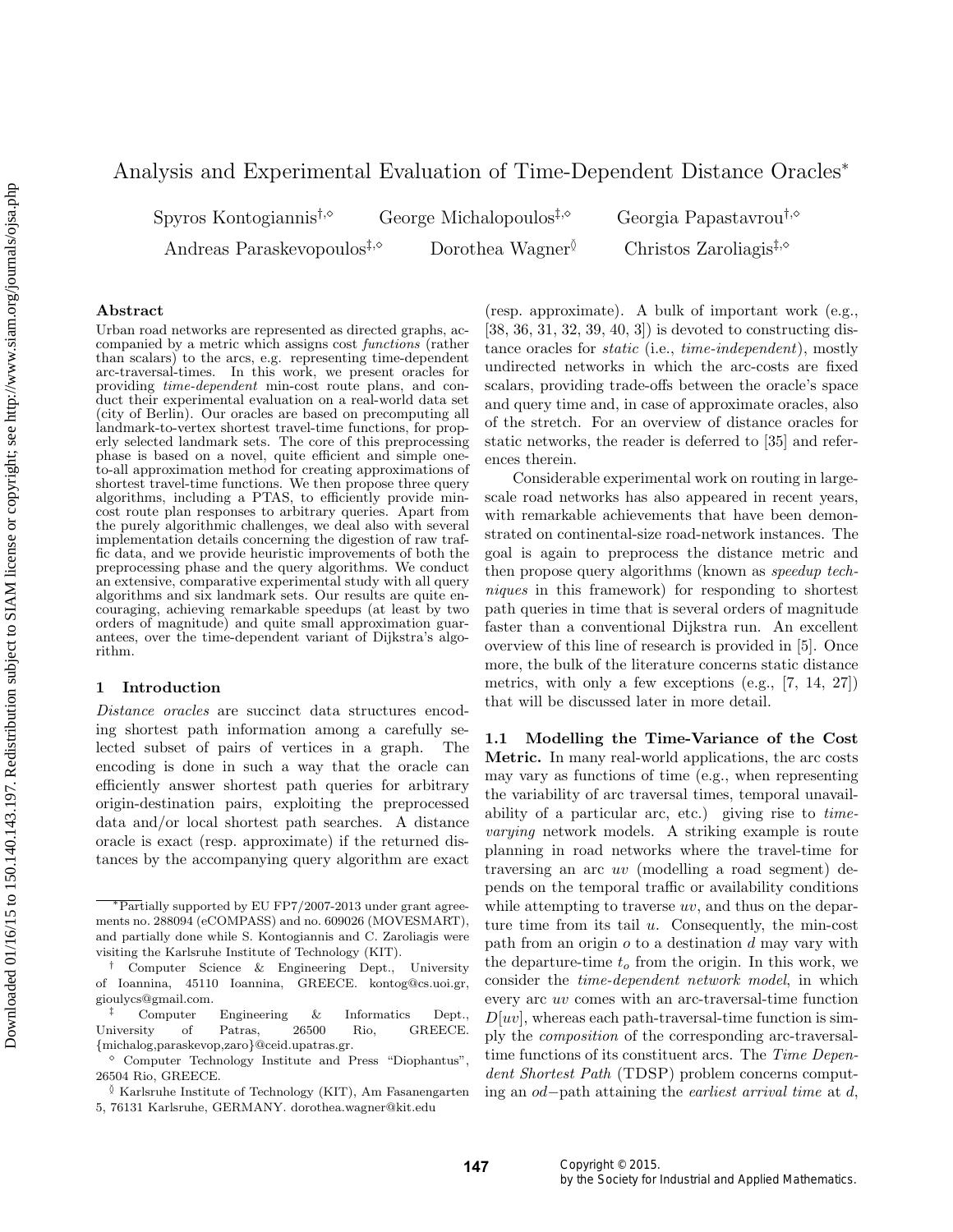for an arbitrary triple  $(o, d, t_o)$  of an origin-destination pair of vertices  $(o, d) \in V \times V$  and departure-time  $t_o \in \mathbb{R}$ from the origin, in a time-dependent network model  $(G = (V, A), (D[a] : \mathbb{R} \to \mathbb{R}_{>0})_{a \in A})$ . The problem has been studied since a long time ago (see e.g., [9, 16, 30]). The shape of arc-travel-time functions and the waiting policy at vertices may considerably affect the tractability of the problem [30]. It is customary to consider as arc-travel-time functions the continuous, piecewise linear (pwl) interpolants of periodically sampled arctravel-times. Regarding the waiting policy, a crucial assumption is that each arc obeys the FIFO property, according to which the earliest-arrival-time function of an arc uv is an increasing function of its departure time  $t<sub>u</sub>$  from the tail  $u$ . Non-FIFO policies may lead to NP−hard cases [34]. On the other hand, in FIFO network models in which all the arc-travel-time functions possess the FIFO property, there is no need for waiting at either the origin or at intermediate nodes of the chosen path. Then, the problem can be solved in polynomial time by a straightforward variant of Dijkstra's algorithm (we call it TDD), which relaxes arcs by computing the arc costs "on the fly", when settling their tails [16].

Apart from the theoretical challenge, the timedependent network model with FIFO-abiding, continuous, pwl arc-travel-time functions, is also much more appropriate with respect to handling the historic traffic data that the route planning vendors have to digest in order to provide their customers with fast route plans within milliseconds. For example, TomTom's LiveTraf- $\int$ fic service<sup>1</sup> provides real-time estimations of average travel-time values, collected by periodically sampling the average speed of each road segment in a city, using the connected cars to the service as sampling devices. The crux is how to exploit all this historic traffic information in order to provide *efficiently* route plans that will adapt to the departure-time from the origin.

1.2 Alternative time-varying network models. We now briefly mention the most characteristic attempts, apart from the time-dependent shortest paths, to model shortest-path computations in time-varying network models.

In the dynamic shortest path problem (e.g., [15, 21, 33, 37]), the arcs are allowed to be inserted to and/or deleted from the graph in an online fashion. The focus is on maintaining and efficiently updating a data structure representing the shortest path tree from a single source, or at least supporting fast shortest path queries between arbitrary vertices, in response to these changes. The main difference with TDSP is exactly the online fashion of the changes in the characteristics of the metric.

In a temporal network model (e.g., [20, 25, 4]), each arc comes with a vector of discrete arc-labels determining the time-slots of its availability. The goal is then to study the reachability and/or computation of shortest paths for arbitrary pairs of vertices, given that the chosen connecting path must possess at least one non-decreasing subsequence of arc-labels, as we move from the origin to the destination. This problem is indeed a special case of TDSP, in the sense that the availability patterns may be encoded as arc-traveltime functions which switch between a finite and an infinite traversal cost. Typically these problems do not possess the FIFO property, but one may exploit the discretization of the time axis, which essentially determines the complexity of the instance to solve.

In the *stochastic shortest path* problem (e.g., see [8, 28, 29]) the uncertainty of the arc weights is modeled by considering them as random variables. The goal is again the computation of paths minimizing, not just the expected cost, but possibly more complex functions of the travel-time variables' moments. This is certainly a hard problem, but in the time-dependent shortest path there is no uncertainty on the behavior of the arcs and this is exactly what is meant to be exploited.

In the parametric shortest path (PSP) problem, the network comes with two distinct (but fixed) arc-cost metrics. The goal is to provide succinct representations, for any possible convex combination of the two metrics, of shortest paths between arbitrary origin-destination pairs. It is well known [26] that a shortest od−path may change  $|V|^{\Omega(|V|)}$  times as the parameter of the convex combination on the two metrics varies. An upper bound of at most  $|V|^{\mathcal{O}(|V|)}$  is also well-known [19]. The main difference with the time-dependent shortest path problem studied in the present work is that, when computing path costs, rather than (essentially) composing the arrival-time functions of the constituent arcs, in PSP the arc-costs are simply added.

1.3 Related work. Until recently, most of the previous work on the time-dependent shortest path problem concentrated on computing an optimal origindestination path providing the earliest-arrival time at destination when departing at a *given* time from the origin, neglecting the computational complexity of providing succinct representations of the entire earliest-arrivaltime (or equivalently for FIFO networks, shortesttravel-time) functions for all departure-times from the origin. Such representations, apart from allowing rapid answers to several queries for selected origin-destination pairs but for varying departure times, would also be

 $\overline{1_{\text{http://www.tomtom.com/livetraffic/}}}$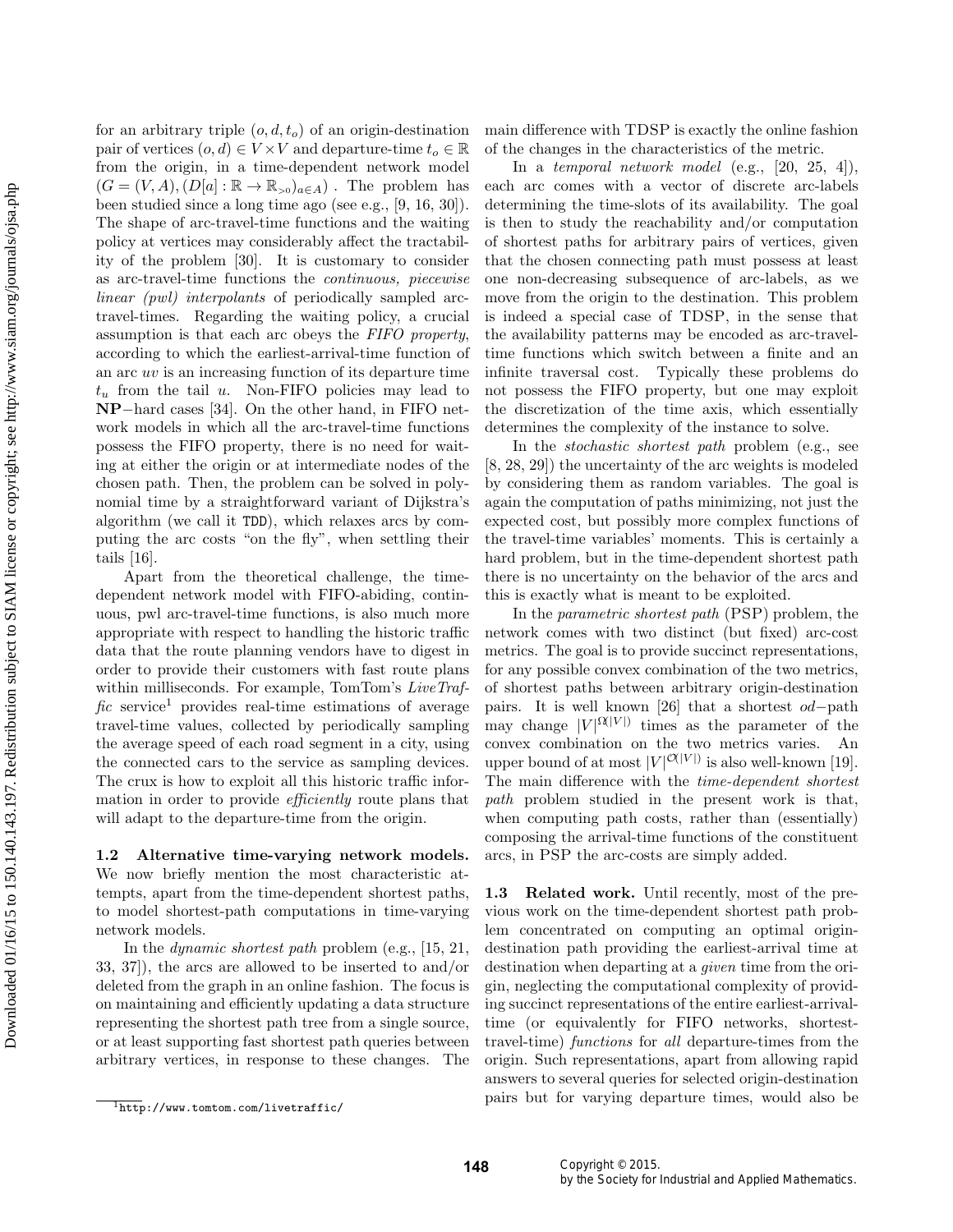valuable for the construction of travel-time summaries (a.k.a. route planning maps, or search profiles) from central vertices (e.g., landmarks or hubs) towards other vertices in the network, providing a crucial ingredient for the construction of oracles to support real-time responses to arbitrary queries  $(o, d, t_o) \in V \times V \times \mathbb{R}$ .

The complexity of succinctly representing earliestarrival-time functions was first questioned in [10, 12, 11], but was solved only recently by a seminal work [18]. In particular, it was shown that, for FIFO-abiding pwl arctravel-time functions, the problem has space-complexity  $(1 + K) \cdot n^{\Theta(\log n)}$  for a *single* origin-destination pair, where  $n$  is the number of vertices and  $K$  is the total number of breakpoints of all the continuous, pwl arc-travel-time functions. Polynomial-time algorithms (or even PTAS) for constructing *point-to-point*  $(1 + \varepsilon)$ approximate shortest-travel-time functions are provided in [18, 13], delivering point-to-point travel-time values at most  $1 + \varepsilon$  times the true values. These functions indeed possess succinct representations, since they require only  $\mathcal{O}(1+K)$  breakpoints per origin-destination pair. It is also easy to verify that  $K$  could be substituted by the number  $K^*$  of *concavity-spoiling* breakpoints of the arc-travel-time functions (i.e., breakpoints at which the arc-travel-time slopes increase). Of course, the succinctness in this representation heavily depends on the value of  $K^*$ . E.g., for  $K^* \in \mathcal{O}(\text{polylog}(n))$ , clearly these point-to-point approximation methods would work very well. Things become harder though for instances with more concavity-spoiling breakpoints, e.g. when  $K^* \in$  $\Omega(n)$ .

Due to the above mentioned hardness of providing succinct representations of exact shortest-travel-time functions, the only realistic alternative is to use approximations of these functions for computing (in a preprocessing phase) travel-time summaries from properly selected vertices to all other vertices in the network, which is a crucial ingredient for constructing distance oracles in time-dependent networks.

Exploiting a PTAS (such as that in [18]) for computing travel-time summaries, one could provide a trivial oracle with query-time complexity  $Q \in \mathcal{O}(\log \log(K^*)),$ at the cost of an exceedingly high space-complexity  $S \in \mathcal{O}((1+K^*)\cdot n^2)$ , by precomputing and storing travel-time summaries from all possible origins. At the other extreme, one might use the minimum possible space complexity  $S \in \mathcal{O}(n+m+K)$  for just storing the input, at the cost of suffering a query-time complexity  $Q \in \mathcal{O}(m + n \log(n)[1 + \log \log(1 + K_{\max})])$  (i.e., respond to each query by running TDD in real-time using a predecessor search structure for evaluating continuous, pwl functions).  $K_{\text{max}}$  denotes the maximum number of breakpoints in an arc-travel-time function. The main challenge for a time-depenent oracle is thus to smoothly close the gap between these two extremes, i.e., to achieve a better (e.g., *sublinear*) query-time complexity, while consuming smaller space-complexity, e.g.,  $o(n^2)$ , for succinctly representing travel-time summaries, while enjoying a small, e.g., close to 1, approximation guarantee (stretch factor). It would also be crucial to avoid the dependence on the amount of discncavity in the traveltime metric, as expressed by the value of  $K^*$ , at least for instances in which  $K^* \in \Omega(n)$ .

Providing distance oracles for time-dependent networks with *provably* good approximation guarantees, small preprocessing-space complexity and sublinear query time complexity, has only been recently investigated in [22, 23]. In particular, the first approximate distance oracle for sparse directed graphs with timedependent arc-travel-times was presented in [23], providing  $(1 + \sigma)$ -approximate travel-times in query-time that is sublinear in the network size, and preprocessing time and space that are subquadratic in the network size, when the total number of concavity-spoiling breakpoints in the instance is sufficiently small, e.g. when  $K^* \in \mathcal{O}(\text{polylog}(n))$ . The oracle uses a novel one-toall method (called *Bisection* – **BIS**) to produce  $(1 +$  $\varepsilon$ )-approximate landmark-to-vertex travel-time summaries, for a randomly selected landmark set. It also guarantees either constant approximation ratio (a.k.a stretch) via the FCA query algorithm, or stretch at most  $1 + \sigma = 1 + \varepsilon \frac{(1+\varepsilon/\psi)^{r+1}}{(1+\varepsilon/\psi)^{r+1}-1}$  via the **RQA** query algorithm, where  $\psi$  is a fixed constant depending on the characteristics of the arc-travel-time functions but is independent of the network size, and  $r \in \mathcal{O}(1)$  is the recursion depth of RQA. In [22], another oracle is proposed, providing both constant and  $(1 + \sigma)$ -approximate traveltimes in query-time that is *sublinear* in the network size, and preprocessing time and space that are subquadratic in the network size, independently of the amount of disconcavity  $K^*$  in the network instance at hand. This is achieved by combining BIS with another one-to-all method (called  $Trapezoidal$  – TRAP) to produce  $(1 + \varepsilon)$ -approximate landmark-to-vertex traveltime summaries.

A few time-dependent variants of well-known speedup techniques for road networks have also appeared in the literature (e.g., [7, 14, 27]). All of them were experimentally evaluated on synthetic timedependent instances of the European and German road networks, with impressive performances. For example, in [7] methods are provided that respond to arbitrary queries of the German road network (4.7 million vertices and 10.8 million arcs) in less than 1.5ms and preprocessing space requirements of less than 1GB. A point-to-point travel-time summary (a.k.a. search pro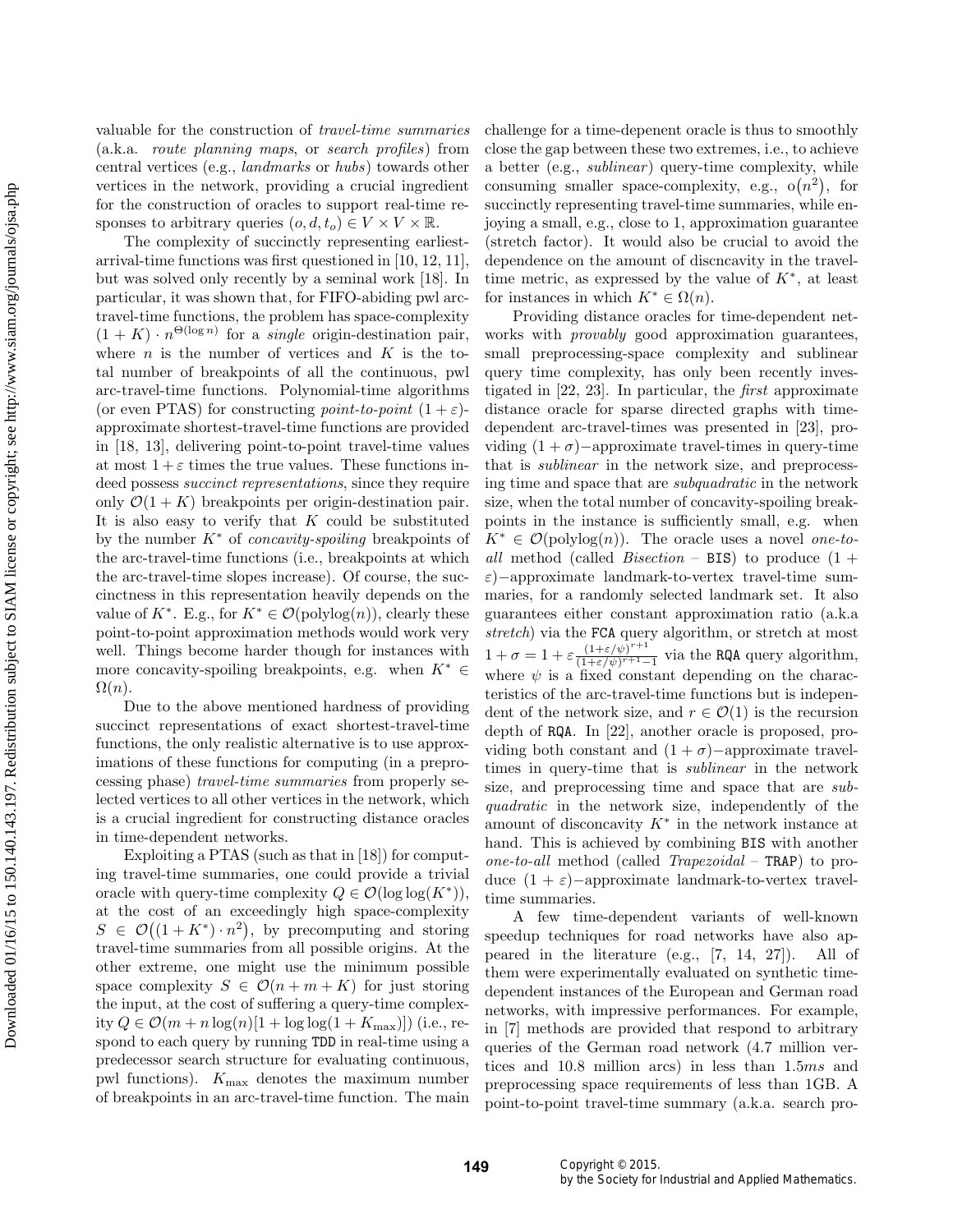file) can also be constructed in less than 40ms, when the departure times interval is a single day. For point-topoint approximate travel-time summaries, with experimentally observed stretch at most 1%, the construction time is less than 3.2ms. Their approach is based on the so-called time-dependent Contraction Hierarchies [6], along with several heuristic improvements both on the preprocessing step and on the query method.

1.4 Our Contribution. Our goal in this work is to provide a thorough experimental evaluation of the timedependent distance oracles that were proposed and analysed in [23]. The main obstacle towards this direction is the dependence of the required preprocessing time and space on the number  $K^*$  of concavity-spoiling breakpoints in the raw traffic data.

Inspired by the theoretical analysis of [22], our first contribution is to propose a new time-dependent distance oracle whose preprocessing phase for computing landmark-to-vertex approximate travel-time summaries is solely based on a new approximation technique [22], the trapezoidal (TRAP) method. This method is significantly simpler than BIS and reduces dramatically the required space. In particular, TRAP avoids any kind of dependence on the number  $K^*$  of concavity-spoiling breakpoints, which are completely neglected during the preprocessing and need not be computed at all. Based on TRAP, we build new time-dependent distance oracles, which preprocess landmark-to-vertex approximate travel-time summaries for various landmark sets, and again employ the FCA and RQA query algorithms that were proposed in [23]. Additionally, we propose another quite simple query algorithm,  $FCA^+$ . Although the theoretical guarantee of its stretch factor is analogous to that of FCA, in practice it behaves very well, sometimes even better than RQA.

Our second contribution is an extensive experimental study of the above mentioned query algorithms for six different landmark sets, achieving remarkable speedups over TDD on truly real-world time-dependent data sets. In particular, we conduct our experimental evaluation on the historic traffic data for the city of Berlin, kindly provided to us by TomTom within [17]. The input instance is a directed graph with 478, 989 vertices and 1, 134, 489 arcs. The provided raw traffic data for the arcs were stored as integer values for two different levels of resolution, one considering 10.3msec, and another using 2.64sec, as the time unit. We created six different landmark sets with 1000 or 2000 landmarks, which were chosen either randomly, or as the boundary vertices of appropriate METIS [1] or KaHIP [2] partitions of the Berlin graph. The speedups that we observed for our query algorithms over the average time

of a TDD run, vary from 397 times (using 1000 randomly chosen landmarks and FCA), to 723 times (using 2000 randomly chosen landmarks and FCA), for 10.3ms resolution in the approximate travel-time summaries. In both cases the average relative error is less than 1.634%. Analogous speedups are observed if our quality measure is not the computational time, but the (machineindependent) number of settled vertices (a.k.a. Dijkstra rank) of the query algorithms. The best possible observed relative error is indeed much better than the theoretical bounds provided by the analysis of the query algorithms. In particular, it is as small as 0.382% for 1000 KaHIP landmarks, or 0.298% for 2000 KaHIP landmarks, for 10.3ms resolution in the approximate travel-time summaries. The corresponding speedups are 38 for the former, and 118 for the latter.

If we focus on the absolute response times, we manage to provide responses (via FCA) to arbitrary queries, in times less than 0.4ms for all landmark sets that we used, with relative error no more than 2.201%. For relative error at most 0.701%, we can provide answers in no more than  $1.345ms$  using  $FCA^+$ , for all the considered landmark sets.

As for the preprocessed data, we create and succinctly store roughly  $300K$  approximate travel-time summaries from a given landmark, in average sequential time less than 40sec. That is, the amortized sequential time per approximate travel-time summary is no more than 0.134ms.

1.5 Paper Organization. Section 2 provides some notation and preliminaries for time-dependent network instances. Section 3 provides an overview of the TRAP approximation method for producing approximate travel-time summaries, the preprocessing phase for producing all landmark-to-vertex summaries, and the query algorithms  $FCA$ ,  $FCA^+$  and  $RQA$ , to be experimentally tested. Section 4 presents the results of our experimental experimental evaluation on the real instance of Berlin. Section 5 provides some concluding remarks and directions for further research and experimentation.

#### 2 Preliminaries

We consider directed graphs  $G = (V, A)$  with  $|V| = n$ vertices and  $|A| = m$  arcs, where each arc  $a \in A$  is accompanied with a continuous, periodic, piecewise linear (pwl) arc-travel-time (or arc-delay) function defined as follows:  $\forall k \in \mathbb{N}, \forall t \in [0, T), D[a](kT + t) = d[a](t),$ where  $d[a] : [0, T) \to [1, M_a]$  such that  $\lim_{t \uparrow T} d[a](t) =$  $d[a](0)$ , for some fixed integer  $M_a$  denoting the maximum possible travel time ever observed at arc a. Notice that the minimum arc travel time value in the entire network is also normalized to 1. Each arc-travel-time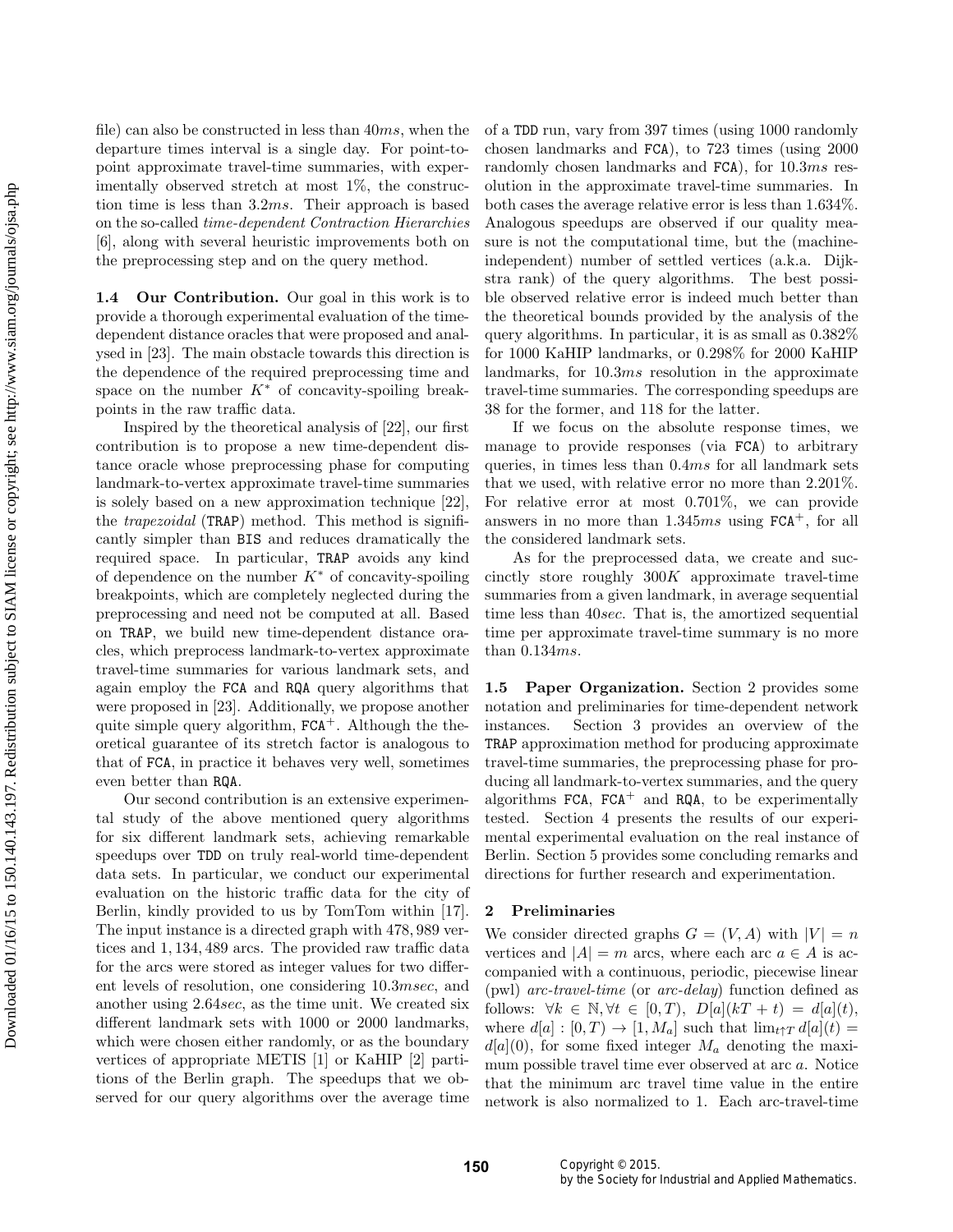function  $D[a]$  can be represented succinctly as a list of  $K_a$  breakpoints defining  $d[a]$ . Let  $K = \sum_{a \in A} K_a$  be the number of breakpoints to represent all of them,  $K_{\text{max}} =$  $\max_{a \in A} K_a$ , and  $K^*$  be the number of *concavity-spoiling* breakpoints, i.e., those in which the arc-travel-time slopes increase. Clearly,  $K^* \leq K$ , and  $K^* = 0$  for concave pwl arc-travel-time functions.

The arc-arrival-time functions are defined as  $Arr[a](t) = t + D[a](t), \forall t \in [0, \infty)$ . An assumption that we make is that each arc-arrival-time function is strictly increasing, in order to satisfy the strict FIFO property. The path-arrival-time function of a given path  $p = \langle a_1, \ldots, a_k \rangle$  in G (represented as a sequence of arcs) is defined as the composition of the arc-arrival-time functions for the constituent arcs of p:  $Arr[p](t) = Arr[a_k](Arr[a_{k-1}] (\cdots (Arr[a_1](t)) \cdots)).$ The *path-travel-time* function is then  $D[p](t)$  $Arr[p](t) - t$ . Finally, between any origin-destination pair of vertices,  $(o, d) \in V \times V$ ,  $\mathcal{P}_{o,d}$  denotes the set of all od−paths in G, and the earliest-arrival-time / shortest-travel-time functions are defined as follows:  $\forall t_o \geq 0$ ,  $Arr[o, d](t_o) = \min_{p \in \mathcal{P}_{o,d}} \{Arr[p](t_o) \}$  and  $D[0, d](t_o) = \min_{p \in \mathcal{P}_{o,d}} \{D[p](t_o)\} = Arr[0, d](t_o) - t_o$ .

For any arc  $a = uv \in A$  and any departuretimes subinterval  $[t_s, t_f) \subseteq [0, T)$ , we consider the freeflow and maximally-congested travel-times for this arc, defined as follows:

• Free-flow arc-travel-time:

$$
\underline{D}[uv](t_s,t_f):=\min_{t_u\in[t_s,t_f)}D[uv](t_u)\,.
$$

• Maximally-congested arc-travel-time:

$$
\overline{D}[uv](t_s, t_f) := \max_{t_u \in [t_s, t_f)} D[uv](t_u).
$$

We also denote  $\overline{D}[uv] := \overline{D}[uv](0,T)$  and  $\underline{D}[uv] :=$  $\underline{D}[uv](0,T)$ . When  $[t_s, t_f) = [0,T)$ , we refer to the (static) free-flow and full-congestion travel-time metrics D and  $\overline{D}$ , respectively. These definitions also extend naturally to path-travel-times and shortest-travel-times between arbitrary origin-destination pairs of vertices.

For a point  $(o, t_o) \in V \times [0, T)$  and  $\beta \in \mathbb{N}$ , let  $B[*o*](t<sub>o</sub>; \beta)$  be the set of the first  $\beta$  vertices settled by TDD, when growing a ball from  $(o, t_o)$ . Analogously,  $\underline{B}[o](\beta)$  and  $\overline{B}[o](\beta)$  are the corresponding sets under the free-flow and fully-congested metrics  $\underline{D}$  and  $D$ , respectively.

For an arbitrary pair  $(o, d) \in V \times V$  of origindestination vertices, a succinctly represented  $(1 + \varepsilon)$ upper-approximation of  $\Delta$ [o, d], is a continuous pwl function, hopefully with a *small* number of breakpoints, such that  $\forall t_o \geq 0$ ,  $D[o, d](t_o) \leq \Delta[o, d](t_o) \leq (1 + \varepsilon)$ .  $D[0, d](t_o)$ .

We adopt two assumptions from [23] and one additional assumption from [22], on the kind of shortesttravel-time functions that may appear in the timedependent network instance at hand. All of them are quite natural and justified in urban-traffic road networks. Indeed, we conducted an experimental analysis on the real-world instance of Berlin that we had at our disposal, which verified the validity of the assumptions. Technically, these assumptions allow the smooth transition from static metrics on undirected graphs towards time-dependent metrics on directed graphs. For a more thorough justification, the reader is deferred to [23, 22].

The first assumption asserts that the partial derivatives of the shortest-travel-time functions between any origin-destination pair are bounded in a fixed interval  $[\Lambda_{\min}, \Lambda_{\max}].$ 

Assumption 2.1. (Bounded Travel-Time Slopes) There are constants  $\Lambda_{\min} \in [0,1)$  and  $\Lambda_{\max} \geq 0$  s.t.:  $\forall (o, d) \in V \times V, \forall t_1 \lt t_2, \frac{D[o,d](t_1) - D[o,d](t_2)}{t_1 - t_2} \in$  $[-\Lambda_{\min}, \Lambda_{\max}]$ .

It is mentioned that the lower-bound of −1 in the shortest-travel-time function slopes is indeed a direct consequence of the strict FIFO property, which is typically assumed to hold in several time-dependent networks and allows for the use of time-dependent variants of classical shortest-path computation techniques, such as Dijkstra's and Bellman-Ford algorithms. Our experimental analysis on the historic traffic data for the city of Berlin, in which the maximum value of  $\Lambda_{\text{max}}$  in a series of 10, 000 randomly chosen origin-destination pairs was always less than 0.19.

The second assumption asserts that for any given departure time, the shortest-travel-time from  $o$  to  $d$  is not more than a *constant*  $\zeta \geq 1$  times the shortesttravel-time in the opposite direction (but not necessarily along the reverse path). This is quite natural in road networks. E.g., it is most unlikely that a trip in one direction is more than, say, 10 times longer than the trip in the opposite direction for the same departure time. The assumption was also confirmed by our experimental analysis on the historic traffic data for the city of Berlin, in which the maximum value of  $\zeta$  in a series of 10000 randomly chosen origin-destination pairs was always less than 1.5.

## Assumption 2.2. (Bounded Opposite Trips)

There is a constant  $\zeta \geq 1$  such that:  $\forall (o,d) \in$  $V \times V$ ,  $\forall t \in [0, T)$ ,  $D[\rho, d](t) \leq \zeta \cdot D[d, \rho](t)$ .

One last assumption concerns the relation of the Dijkstra ranks (i.e., number of settled vertices, up to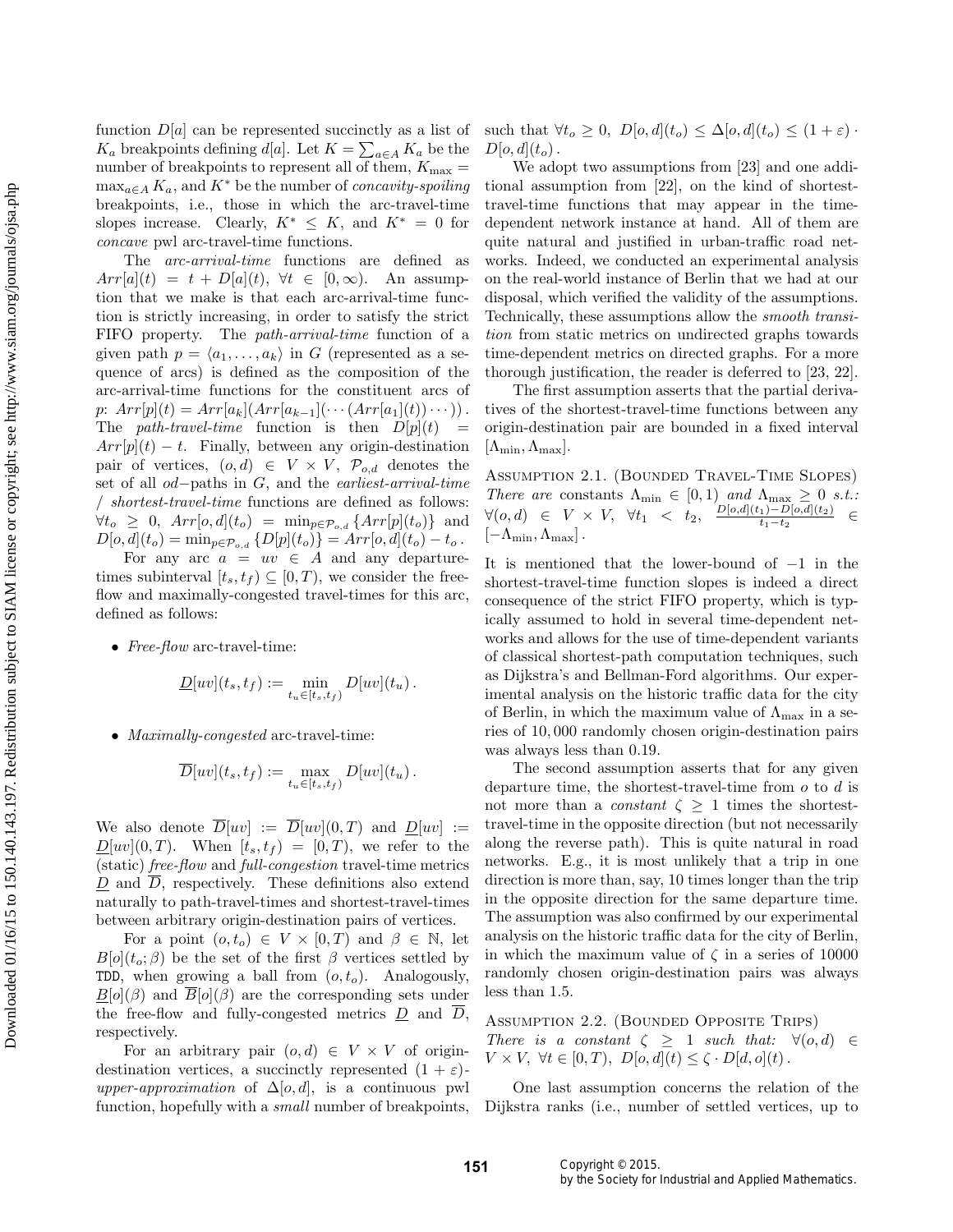respect to the (static) free-flow metric implied by the time-dependent instance at hand: Assumption 2.3. (Growth of Free-Flow Balls) For any vertex  $\ell \in V$  and positive integer  $F \in \mathbb{N}$ , assume growing a free-flow Dijkstra ball  $\underline{B}[\ell](F)$  around

 $\ell$ , of size F. Let  $\underline{R}[\ell] = \max{\{\underline{D}[\ell, v] : v \in \underline{B}[\ell](F)\}}$ be the free-flow radius in  $\underline{B}[\ell](F)$ . Also let  $\overline{R}[\ell] =$  $\max{\{\overline{D}[\ell, v] : v \in \underline{B}[\ell](F)\}}$  be the full-congestion radius in  $B[\ell]$ . Finally,  $B' = \{v \in V : D[\ell, v](0, T) \leq \overline{R}[\ell]\}$ is the free-flow ball with radius  $\overline{R}[\ell]$  around  $\ell$ . Then it holds that  $|\underline{B}'[\ell]| \in \mathcal{O}(F \cdot \text{polylog}(F)).$ 

termination) of cocentric balls in the network, with

This assumption has also been experimentally tested in the Berlin instance, for various initial ball sizes. In all cases the scaling factor of the ball size was less than 2.

## 3 Time-Dependent Oracles

In [22] time-dependent distance oracles are proposed and theoretically analysed, which preprocess the traveltimes metric using both the BIS method (for nearby destinations) proposed in [23] and the novel TRAP method (for faraway destinations) to approximate shortest travel-time functions, and then use one of two query algorithms (FCA or RQA) for efficiently responding to arbitrary queries. The novelty of these oracles is that they assure subquadratic storage space and sublinear query complexity, irrespectively of the degree of disconcavity of the travel-time metric, measured by the value of  $K^*$ . In this work we experimentally evaluate these oracles exploiting exclusively the TRAP method for creating travel-time summaries, and also experiment with an additional query algorithm, called  $FCA^+$ , that we propose.

All the oracles start by selecting a subset  $L \subset$ V of landmarks. This can be done either randomly (e.g., by deciding for each vertex i.u.r with probability  $\rho \in (0,1)$  whether it belongs to L), or by selecting L from the vertices in the cut sets provided by some graph partitioning algorithm. In this work we consider appropriate METIS and KaHIP partitions of the Berlin graph. After  $L$  is determined, a preprocessing phase is performed in which,  $\forall \ell \in L$  and  $\forall v \in V$ , all  $\ell$ -to-v (1 +  $\varepsilon$ )-upper-approximating travel-time functions (we call them approximate travel-time summaries) are computed and stored, based on the TRAP method. Consequently, one of the three different query algorithms,  $FCA$ ,  $FCA^+$ or RQA is used for providing in sublinear time guaranteed approximations of the actual shortest travel time values, for arbitrary queries  $(o, d, t_o) \in V \times V \times [0, T)$ . In a final step, a path-construction routine is run to provide an od-path with actual path-travel-time at most equal to the predicted one. In this section, we briefly review the

above mentioned ingredients of our oracles.

3.1 Approximate Travel-Time Functions via the Trapezoidal Method. We briefly present here the novel preprocessing step of our oracles which, based on the TRAP method, constructs  $(1 + \varepsilon)$ -upperapproximations of shortest travel-time functions (cf. [22] for a detailed presentation and analysis). The performance of this new preprocessing phase is practically independent of the degree of disconcavity of the instance as expressed by  $K^*$ .

**TRAP** splits the entire period  $[0, T)$  into small, consecutive subintervals of length  $\tau > 0$  each. It then provides a crude approximation of the unknown shortesttravel-time functions in each interval, solely based on Assumption 2.1 concecning the boundedness of the shortest travel-time slopes in the instance. After sampling the travel-time values of each destination  $v \in V$ , for a given origin  $u \in V$ , we consider each pair of consecutive sampling times  $t_s < t_f$  and the semilines with slopes  $\Lambda_{\text{max}}$  from  $t_s$  and  $-\Lambda_{\text{min}}$  from  $t_f$ . The considered upper-approximating function  $D[u, v]$  within  $[t_s, t_f]$  is then (a refinement of) the lower-envelope of these two lines. Analogously, a lower-approximating function  $D[u, v]$  is the upper-envelope of the semilines that pass through  $t_s$  with slope  $-\Lambda_{\min}$ , and from  $t_f$  with slope  $\Lambda_{\text{max}}$ . Depending on the value of the absolute error and the minimum possible value of  $D[u, v]$  in this interval, we can decide whether  $\overline{D}[u, v]$  is a  $(1+\varepsilon)$ -upperapproximating function of  $D[u, v]$ . Any destination vertex that has such a  $(1 + \varepsilon)$ -upper-approximating function for each subinterval of  $[0, T)$ , clearly has a  $(1 + \varepsilon)$ upper-approximating function for the entire period as well. The proof of correctness of TRAP is provided in [22].

The problem with the trapezoidal approximation is that, by construction, it is not possible to provide  $(1 + \varepsilon)$ -approximate travel-time functions for "nearby" destination vertices, which are too close to the origin. In [22] these "nearby" vertices of each landmark are either handled by the BIS method [23], or are left to be handled by local TDD searches "on the fly". Here we resolve this issue exclusively with TRAP, starting with a large subinterval length, and then recursively dividing by 2 the lengths of those subintervals containing vertices which have not been sufficiently approximated yet, until all landmark-to-vertex  $(1 + \varepsilon)$ -approximate travel-time summaries have been successfully created. This proved to be extremely space- and time-efficient in practice.

3.2 Query Algorithms. For efficiently responding to arbitrary origin/destination/departure-time queries  $(o, d, t_o)$ , three approximation algorithms are consid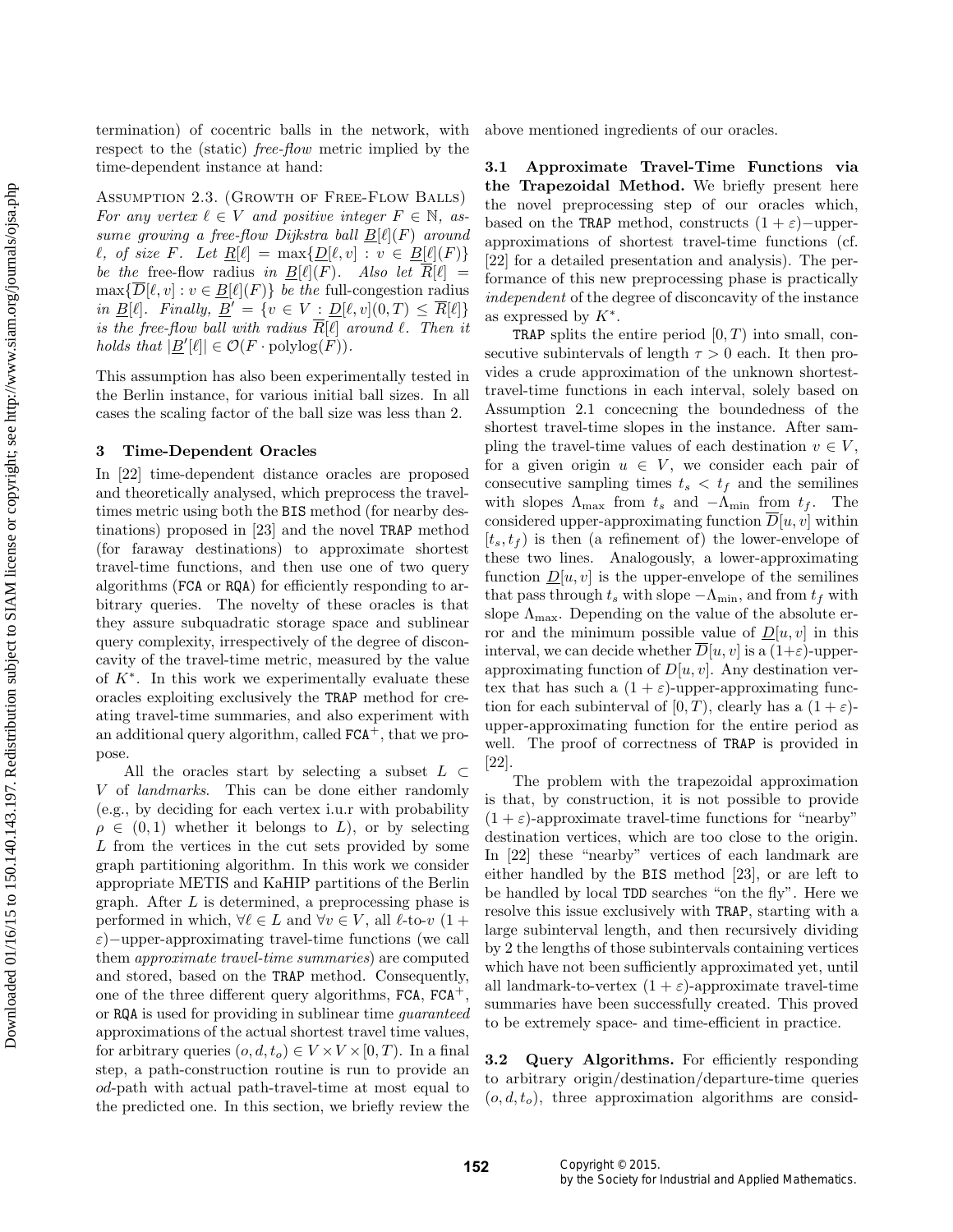ered. The first one, called FCA, is a simple sublinear -time constant-approximation algorithm, which works as follows. It grows a ball  $B_o \equiv B[o](t_o)$  ${x \in V : D[0, x](t_0) \leq D[0, \ell_0](t_0)}$  from  $(0, t_0)$ , by running TDD until either d or the closest landmark  $\ell_o \in$  $\arg \min_{\ell \in L} \{D[o, \ell](t_o)\}\$ is settled. It then returns either the exact travel-time value, or the approximate traveltime value via  $\ell_o$ , achieving a  $1 + \varepsilon + \psi$  approximation guarantee as was shown in [23], where  $\psi$  is a constant depending on  $\varepsilon, \zeta$ , and  $\Lambda_{\text{max}}$ , but not on the size of the network.

The second query algorithm, called  $FCA^+$ , is a variant of FCA which keeps growing a TDD ball from  $(o, t_o)$  until either d or a given number N of landmarks is settled.  $\;$   $FCA^{+} \;$  returns the smallest via-landmark approximate travel-time value, along all these settled landmarks. The approximation guarantee is the same as that of FCA, but in practice it performs quite well, in certain cases even better than RQA, as it will be demonstrated in the experimental evaluation.

The third algorithm, called RQA, is indeed a PTAS for computing shortest travel-time functions. In particular, it improves the approximation guarantee of the chosen *od*-path to  $1 + \sigma = 1 + \varepsilon \cdot \frac{(1+\varepsilon/\psi)^{r+1}}{(1+\varepsilon/\psi)^{r+1}-1}$ , by exploiting carefully a number  $r \in \mathbb{N}$  (called the *recur*sion budget) of recursive accesses to the preprocessed information, each of which produces (via calls to FCA) additional candidate  $od$ -paths  $sol_i$ . RQA works as follows. As long as the destination vertex within the explored area around the origin has not yet been discovered, and there is still some remaining recursion budget, it "guesses" (by exhaustively searching for it) the next vertex  $w_k$  of the boundary set of touched vertices (i.e., still in the priority queue) along the unknown shortest od−path. Then, it grows an outgrowing TDD ball from the new center  $(w_k, t_k = t_o + D[o, w_k](t_o))$ , until it reaches the closest landmark  $\ell_k$  to it, at traveltime  $R_k = D[w_k, \ell_k](t_k)$ . This new landmark offers an alternative od–path  $sol_k = P_{o,k} \bullet Q_k \bullet \Pi_k$  by a new application of FCA, where  $P_{o,k} \in SP[0, w_k](t_o)$ ,  $Q_k \in$  $SP[w_k, \ell_k](t_k)$ , and  $\Pi_k \in ASP[\ell_k, d](t_k + R_k)$  is the approximate suffix subpath provided by the preprocessed data of the oracle (in case of the TRAP scenario, it has to be computed "on-the-fly". Observe that  $sol_k$ uses a longer (optimal) prefix-subpath  $P_k$  which is then completed with a shorter approximate suffix-subpath  $Q_k \bullet \Pi_k$ . This is exactly the main idea behind its analysis for improving the provided approximation guarantee. RQA finally responds with a  $(1 + \sigma)$ -approximate travel-time to the query in sublinear time, for any constant  $\sigma > \varepsilon$ .

A more detailed presentation of FCA and RQA, along with the proofs of correctness and their time complexities, are provided in [23]. As for the approximation guarantee of  $FCA^+$ , it is straightforward to observe that, at least theoretically, it is as small as that of FCA, whereas its time complexity is comparable to that of RQA.

3.3 Heuristic Improvements. The TRAP approximation method introduces at least one intermediate (possibly two) breakpoint per interval that does not yet meet the required approxmation guarantee. This is certainly unnecessary for intervals in which the actual shortest-travel-time functions are almost constant. To avoid the blow-up of the preprocessing space required, we heuristically make an arbitrary "guess" that we have to deal with an "almost constant" shortest-traveltime function  $D[\ell, v]$  within a given interval  $[t_s, t_f)$ , if the following holds:  $D[\ell, v](t_s) = D[\ell, v](t_f) =$  $D[\ell, v] \left( \frac{t_s + t_f}{2} \right)$ . This is justified by the fact that  $D[\ell, v]$ is a continuous pwl function, along with the fact that already  $t_f = t_s + \tau$  for some small value  $\tau > 0$ . Of course, one could easily construct artificial examples for which this criterion is violated, e.g., by providing a properly chosen periodic function with period  $\tau$ . On the other hand, one can easily tackle this by considering a randomly perturbed sampling period  $\tau + \delta$ , for some arbitrarily small but positive random variable  $\delta$ .

Another improvement that we adopt is that, rather than splitting the entire period  $[0, T)$  in a flat manner into equal-size intervals, we start with a coarse partitioning based on a large length and then in each inteval and for each destination vertex we check for the provided approximation guarantee by TRAP. All the vertices which are already satisfied by this guarantee with respect to the current interval, become inactive for this and all its subsequent subintervals. We then proceed by splitting in the middle every subinterval that contains at least one still active destination vertex, and repeating the check for all active vertices within the new subintervals.

## 4 Experimental Evaluation

The purpose of this section is to provide all the details of the experimental evaluation that we conducted on the three query algorithms that we propose, and for the TRAP-based preprocessing phase executed on six properly chosen landmark sets, of either 1, 000 or 2, 000 landmarks each.

4.1 Preprocessing The Road Instance. The Berlin instance, kindly provided by TomTom within [17], consists of a directed graph with 478, 989 vertices and 1, 134, 489 arcs. We focused only on the strongly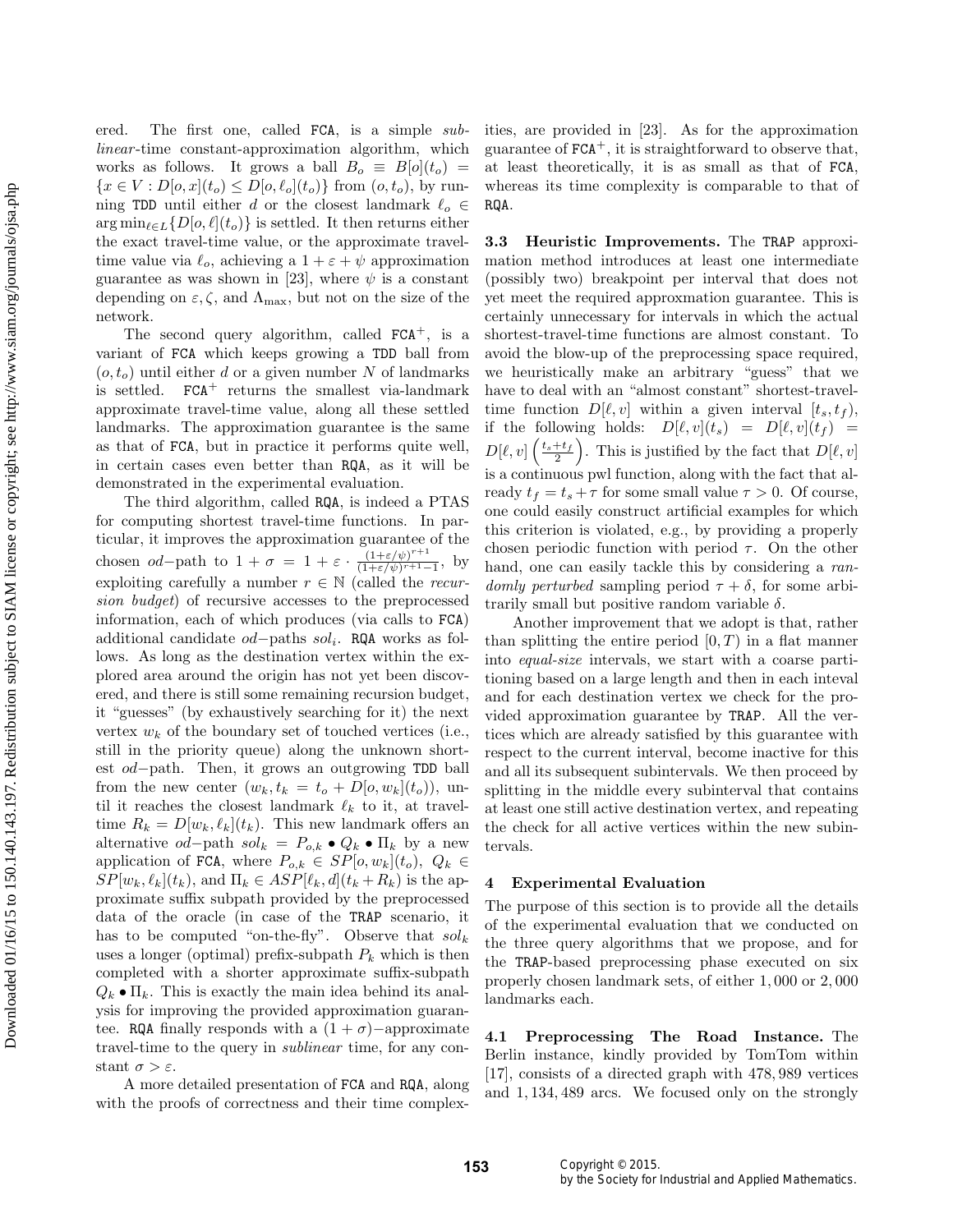connected component of this input graph, consisting of 473, 253 vertices and 1, 126, 468 arcs. 924, 254 of the arcs have constant arc-travel-times. For the remaining 202, 214 arcs, continuous pwl arc-travel-time functions are provided, concerning an entire weekday (Tuesday). The maximum arc-travel-time slope is 0.0166667, whereas the minimum slope is  $-0.0133333$ . The succinct representation of these functions requires a total number of 3, 234, 213 breakpoints. We substituted each maximal path in the network consisting of intermediate vertices with no intersections (i.e., would have degree 2 in the simple, undirected version of the graph), with a single shortcut arc of arc-travel-time function equal to the corresponding (exact) path-travel-time function. This resulted in a reduced graph consisting of 299, 693 vertices and 950, 504 arcs.

We generated two data formats suitable as input for our query algorithms. The first concerns the arctravel-time functions and the second the preprocessed travel-time summaries (i.e., landmark-to-vertex  $(1+\varepsilon)$ approximate shortest travel-time functions).

4.1.1 Arc-Travel-Time Functions. The rawtraffic data set is provided as a collection of arrays with average speed estimations. Each row of such an array corresponds to a particular arc indicating a road segment. The columns provide a partition of the entire one-day period into 288 timeslots of 5-minutes each. The arc-travel-time value of an arc  $a = uv$  for a timestlot *i* is computed as  $length/[S_{(a,i)} \times (free\ flow\ speed)_a],$ where *free flow speed* denotes the top speed that can be achieved with zero congestion along  $a$ , while  $S_{(a,i)}$  denotes a scale factor dependent on the road traffic status of timeslot  $i$ . Therefore, for arc  $a$  a sequence  $\langle$  ( departure-time<sub>i</sub>, arc-travel-time<sub>i</sub> )<sub>i∈[288]</sub>  $\rangle$ of breakpoints is created, where departure-time<sub>i</sub> is the starting point of the corresponding timeslot, and arc-travel-time<sub>i</sub> is the estimated time to traverse it when the departure time is exactly departure-time.

In order to avoid wasting space, for each arc and arc-travel-time value per timeslot, consecutive timeslots having the same arc-travel-time value were merged. Optionally, one could perform a broader merging of consecutive timeslots having absolute difference in arctravel-time values less than a small constant (e.g. < 1min resolution bound). However, in our experiments we chose to preserve the maximum possible resolution of the raw-traffic data. This proved to be extremely efficient by means of approximation guarantees, for different levels of resolution for the approximate traveltime summaries. The eventual space required for all the raw-traffic data provided as input, is roughly 225MB.

The arc-travel-time function  $d[a](t)$  is simply the

continuous, pwl interpolant of all the breakpoints corresponding to arc a.  $D[a](t)$  is then the periodic repetition of  $d[a](t)$ .

4.1.2 Preprocessed Landmark Information. In order to create all the landmark-to-vertex  $(1 + \varepsilon)$ approximate shortest travel-time summaries, we call TRAP, which is a one-to-all approximation method, once per landmark. Upon completion of this preprocessing phase, we collect the  $(1 + \varepsilon)$ -approximate traveltime summaries for all the landmark-vertex pairs in the Berlin graph. For each such pair  $(\ell, v) \in L \times V$ , we store a sequence  $\langle (Dep[\ell]_i, Arr[\ell, v]_i]_i \rangle$  of breakpoints, where  $Dep[\ell]_i$  denotes a departure-time from landmark  $\ell$  and  $Arr[\ell, v]_i$  denotes the corresponding earliest-arrival-time at  $v$ . The interpolation of all these breakpoints produces the overall  $(1 + \varepsilon)$ -upperapproximating travel-time summary (continuous, pwl function)  $\Delta[\ell, v](t)$ . With |L| landmarks and p breakpoints (on average) per approximate travel-time summary, the preprocessing space required for storing all the landmark-to-vertex approximate travel-time summaries is  $\mathcal{O}(|L|pn)$ .

Our approach is focused on achieving a costeffective storage of these summaries, while keeping a sufficient precision. The key is that some specific features can be exploited in order to reduce the required space. The main observation is that, for a one-day time period, departure-times and arrival-times have a bounded value range. In particular, when the considered precision of the traffic data is within seconds we handle time-values as integers in the range [0 , 86, 399], for milliseconds as integers in [0 , 86, 399, 999], etc.

Any (real) time value within a single-day period, represented as a floating-point number  $t_f$ , can thus be converted to an integer  $t_i$  with fewer bytes and a given unit of measure. For a unit measure (or scale factor) s, the resulting integer is  $t_i = [t_f / s]$ . In this manner,  $t_i$ needs size  $\lceil \log_2(t_f /s)/8 \rceil$  bytes. The division  $t_f /s$  has quotient  $\pi$  and remainder v. Thus,  $t_f = s \cdot \pi + v$  and  $t_i = [(s \cdot \pi + v)/s] = [\pi + v/s],$  with  $v < s$ . Therefore, converting  $t_f$  to  $t_i$  results to an absolute error of at most 2s. In the reverse process, for extracting the stored value, the conversion is  $t'_{f} = t_{i} \cdot s$ . In our experiments, for storing the time-values of approximate travel-time summaries, we have considered two different resolutions:

- (a) 2.64sec resolution, corresponding to a scale factor  $s = 1.32$  (when counting time in seconds), requiring 2 bytes per time-value, and
- (b) 10.3ms resolution, corresponding to a scale factor  $s = 5.15$  (when counting time in milliseconds), requiring 3 bytes per time-value.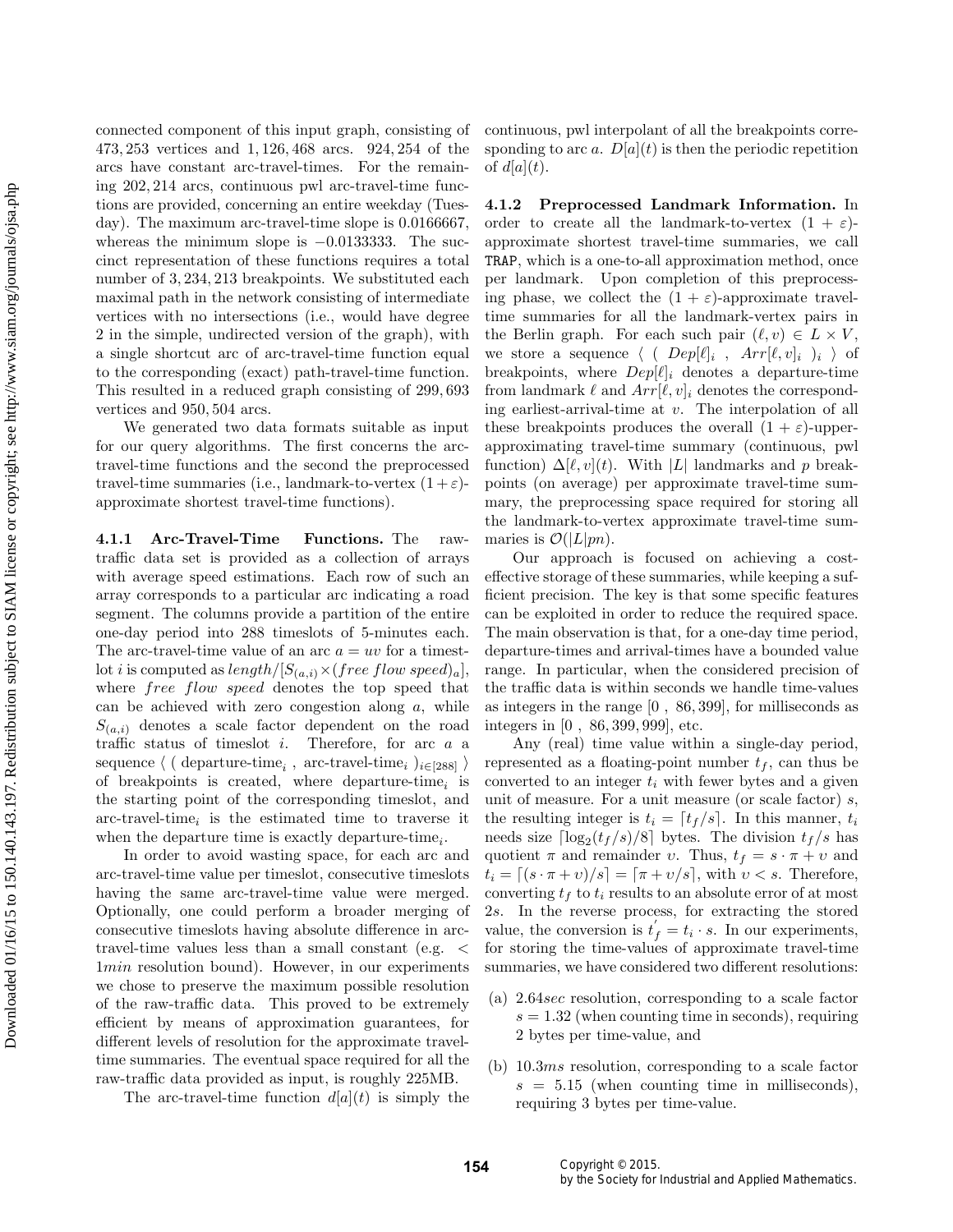4.2 Experimental Setup. All algorithms were implemented using C++ (gcc, version 4.6.3). To support all graph-operations we used the PGL library [24]. All experiments were executed by a CPU of  $3.40 \text{GHz} \times 8$ , using 16GB of RAM, on Ubuntu 12.04 LTS. All our algorithms are executed sequentially. Exploitation of parallelism is left for future implementations and is anticipated to reduce dramatically the execution times, particularly for the preprocessing phase and the query algorithm RQA for which parallelism would apply quite naturally.

4.3 Measurements and Evaluation. We now proceed with the presentation and discussion of our findings in the experimental evaluation that we conducted on the data set of Berlin, for the three query algorithms and the six landmark sets that we considered.

4.3.1 Preprocessing Phase: Creation of Approximate Travel Time Summaries. Our preprocessing phase took as input six different landmark sets for the Berlin graph:  $R_{1000}$  and  $R_{2000}$  correspond to 1, 000 and 2, 000 landmarks chosen uniformly at random from the entire vertex set.  $M_{1000}$  and  $M_{2000}$  correspond to 1, 021 and 2, 072 landmarks chosen as the boundary vertices of appropriate METIS partitions.  $K_{1000}$  and  $K_{2000}$  correspond to 1,016 and 2,024 landmarks chosen as the boundary vertices of appropriate KaHIP partitions.

For the production of the approximate travel-time summaries for each of the landmark sets, a total amount of less than 13 hours (for small sets) and 26 hours (for large sets) of sequential computational time was consumed. In particular, the average time per landmark, for producing its approximate travel-time summaries towards all possible destinations is less than 43sec, and the amortized time for constructing a single landmarkto-vertex approximate travel-time summary is less than 0.1435ms.

The required storage space is less than 35MB per landmark for 2.64sec resolution, and 55MB per landmark for the 10.3ms resolution.

4.3.2 Query Phase: Responding to Arbitrary Shortest-Path Queries. The query execution times and relative errors of the produced solutions, for all possible landmark sets and the two different resolutions that we consider for the approximate travel-time summaries, are presented in Tables 1 and 2. Moreover, Table 3 presents the speedups of the query algorithms, measured by the machine-independent criterion of Dijkstra-rank, i.e., the number of settled vertices during execution. All reported values are averages over

1, 000 randomly chosen queries from the Berlin instance. We note that for RQA the recursion budget was set to 1. For fairness of comparison, the parameter  $N$  (number of landmarks) in  $FCA^+$  was set equal to the number of landmarks settled by RQA.

It should be noted that for the query algorithms we only count the required computational time for providing an upper bound on the earliest-arrival-time at the destination. In particular, we exclude the time required for the construction time of a path with the discovered guarantee (which is anyway negligible) and the time required for accessing from the hard disk the approximate travel-time summaries of the involved landmarks. The latter is done for two reasons: First, we wish our comparison to be as independent as possible of the characteristics of the machine, and in particular of the size of the main memory. For example, the reported times would be as they appear in Tables 1 and 2 in exactly the same machine but with sufficiently large main memory. Second, our main quality measure is the achieved speedup versus the average performance of TDD. Clearly, TDD produces no disk I/O accesses when being executed, and the comparison would be misleading for the query algorithms, simply due to poor hardware characteristics. We wish to have a clear comparison of the algorithms themselves, which is irrelevant of the hardware platform.

Apart from query-times, we also report the observed relative errors of the produced solutions. The relative error for a given od−path p is the percentage of surplus from the exact shortest travel-time (as computed by TDD), i.e.:

100. travel time of 
$$
p
$$
 – shortest travel time from  $(o, t_o)$  to  $d$   
shortest travel time from  $(o, t_o)$  to  $d$ 

With respect to the observed query times, in all cases FCA is the fastest query method, but with the highest relative error, compared to the other two methods. For example, it returns answers with relative error 1.634% in  $0.195ms$  (i.e., a speedup more than 397 over the runtime of TDD), for  $R_{1000}$  and 10.3ms-resolution. The response time for  $R_{2000}$  and 10.3ms-resolution is 0.107ms (i.e., speedup more than 723) with relative error 1.065%. Similar performance is observed also for the cases of preprocessing with 2.64sec-resolution. For the other two query algorithms,  $FCA^+$  is always faster than RQA, the latter being at most two times slower than the former. This can be justified by the fact that  $FCA^+$  grows a unique Dijkstra ball from the origin, and thus acts like a label-setting algorithm. On the other hand, RQA may visit and update the labels of the same vertices more than once, since at the second level of the recursion the labels of the settled nodes are not always shortest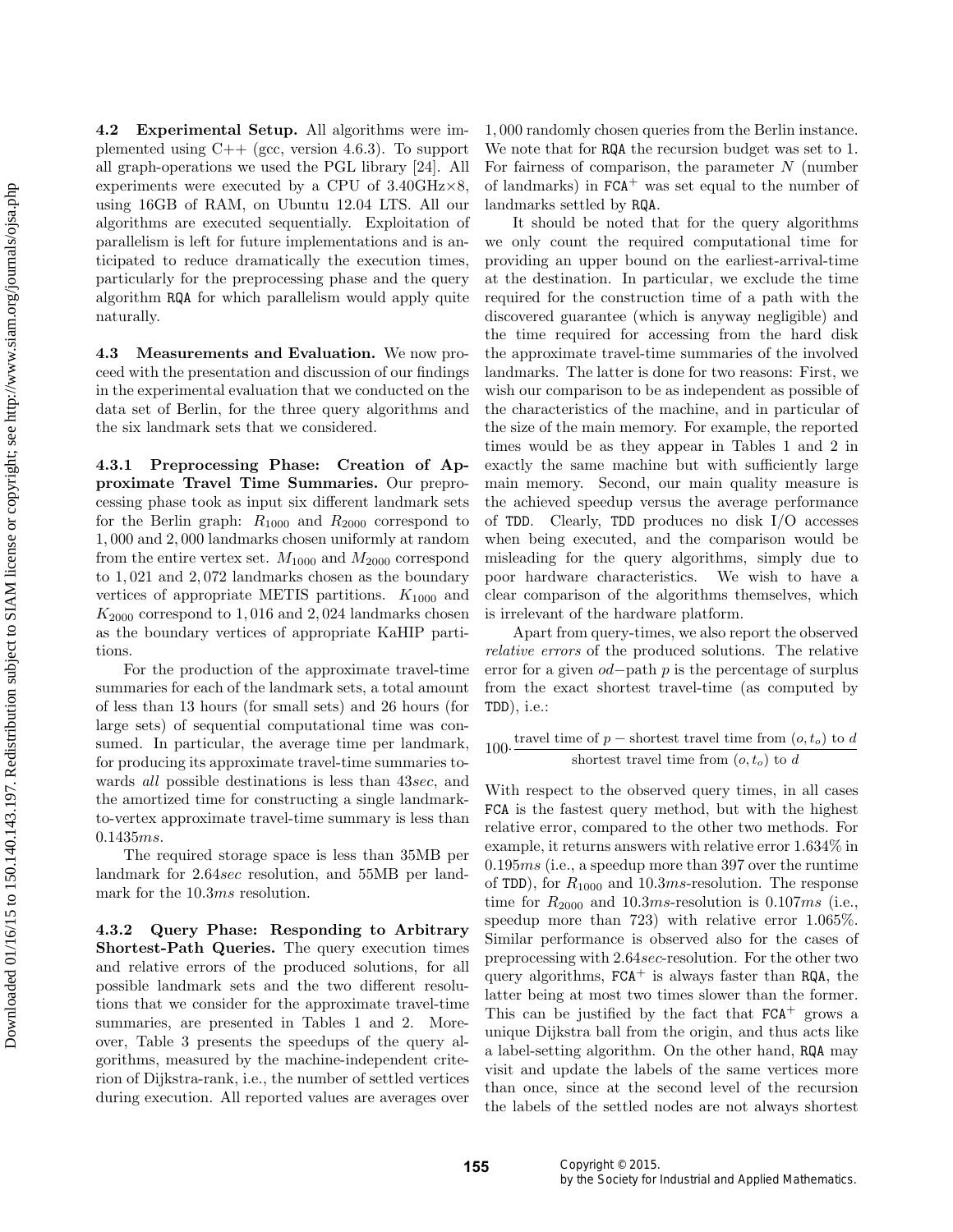travel-times from the origin, but shortest travel-times via particular parents. On the other hand, it should be noted that RQA is amenable to parallelization due to its recursive flavor. This is anticipated to speedup significantly the average query time in forthcoming implementations of RQA, which will then be comparable to that of FCA.

With respect to the relative error, we observe that for all the random landmark sets  $FCA^+$  provides smaller values, of 0.449% for 1000 random landmarks and 0.389% for 2000 random landmarks. For the rest of the landmark sets, RQA is the best option with respect to the relative error, achieving values 0.314% for 1000 KaHIP landmarks and 0.298% for 2000 KaHIP landmarks. That is, the oriented expansion of the Dijkstra tree provided by RQA performs better in cases of landmark sets created from well structured partitions, whereas the brute-force expansion of  $FCA^+$  is better for randomly chosen landmarks in the network.

As for the machine-independent performance of Dijkstra-ranks (cf. Table 3), we observe that the reported average speedups of our query algorithms, compared to a typical TDD run, are even better. For example, using FCA on  $R_{1000}$  and  $R_{2000}$  produce speedups larger than 429 and 889 times respectively. This is indeed quite encouraging, since all the proposed query algorithms are based on label-settings, just as TDD, and this performance measure is truly machine independent.

A final remark is the sensitivity of our algorithms to the choice of resolution for the values of the approximate travel-time summaries that are created during the preprocessing phase. Observe that if the performance measure is the Dijkstra-rank, then the choice of resolution, which only affects the approximate values of the landmark-to-destination travel-times, is irrelevant of the rank measure, because the Dijkstra balls grow over the raw traffic data for which we have preserved the maximum possible accuracy. Even when we account for computational times of the query algorithms, we observe that the difference in the relative errors is rather negligible, and in a few cases the coarser resolution of 2.64sec results in smaller relative-error values. This is due to the path reconstruction method that we use, which also takes into account the values of the approximate landmark-to-vertex travel-time values. The main reason for this insensitivity in the chosen resolution is that it is only the last part of the chosen path that is indeed affected, by only a small additive term of few seconds, or even milliseconds.

# 5 Conclusions and Future Work

In this work we have proposed novel distance oracles for sparse time dependent network instances corresponding mainly to road networks, which achieve sublinear average query time and subquadratic preprocessing space and time requirements. All the proposed techniques are sequential, and no attempt has been made so far to exploit the inherent potential of parallelization in them, which would significantly speed-up the execution times. In particular, parallelizing the preprocessing phase is straightforward and would significantly improve the adaptivity of our oracle to live-traffic reports of unforeseen disruptions (e.g., temporal congestion, or even blockage of a particular road segment). Moreover, there are still many possibilities of improving the required preprocessing space, by exploiting the one-to-all flavour of the constructed travel-time summaries. All these issues are part of our ongoing research towards truly efficient time-dependent distance oracles.

# References

- [1] METIS serial graph partitioning and fill-reducing matrix ordering, 2013. Stable version: 5.1.0.
- [2] KaHIP Karlsruhe High Quality Partitioning, May 2014.
- [3] Rachit Agarwal and Philip Godfrey. Distance oracles for stretch less than 2. In Proceedings of the 24th Annual ACM–SIAM Symposium on Discrete Algorithms (SODA'13), pages 526–538. ACM-SIAM, 2013.
- [4] E. Akrida, L. Gasieniec, G. Mertzios, and P. Spirakis. Ephemeral networks with random availability of links: Diameter and connectivity. In Proc. of 26th ACM Symp. on Par. Alg. and Archit. (SPAA '14), 2014.
- [5] Hannah Bast, Daniel Delling, Andrew V. Goldberg, Mattias Müller-Hannemann, Thomas Pajor, Peter Sanders, Dorothea Wagner, and Renato Werneck. Route planning in transportation networks. Technical Report MSR-TR-2014-4, Microsoft Research, January 2014.
- [6] Gernot Veit Batz, Daniel Delling, Peter Sanders, and Christian Vetter. Time-Dependent Contraction Hierarchies. In Proceedings of the 11th Workshop on Algorithm Engineering and Experiments (ALENEX'09), pages 97–105. SIAM, April 2009.
- [7] Gernot Veit Batz, Robert Geisberger, Peter Sanders, and Christian Vetter. Minimum time-dependent travel times with contraction hierarchies. ACM Journal of Experimental Algorithmics, 18, 2013.
- [8] Dimitris Bertsekas and John Tsitsiklis. An analysis of stochastic shortest path problems. Mathematics of Operations Research, 16(3):580–595, 1991.
- [9] K. Cooke and E. Halsey. The shortest route through a network with time-dependent intermodal transit times. Journal of Mathematical Analysis and Applications, 14(3):493–498, 1966.
- [10] Brian C. Dean. Continuous-time dynamic shortest path algorithms. Master's thesis, Massachusetts Institute of Technology, 1999.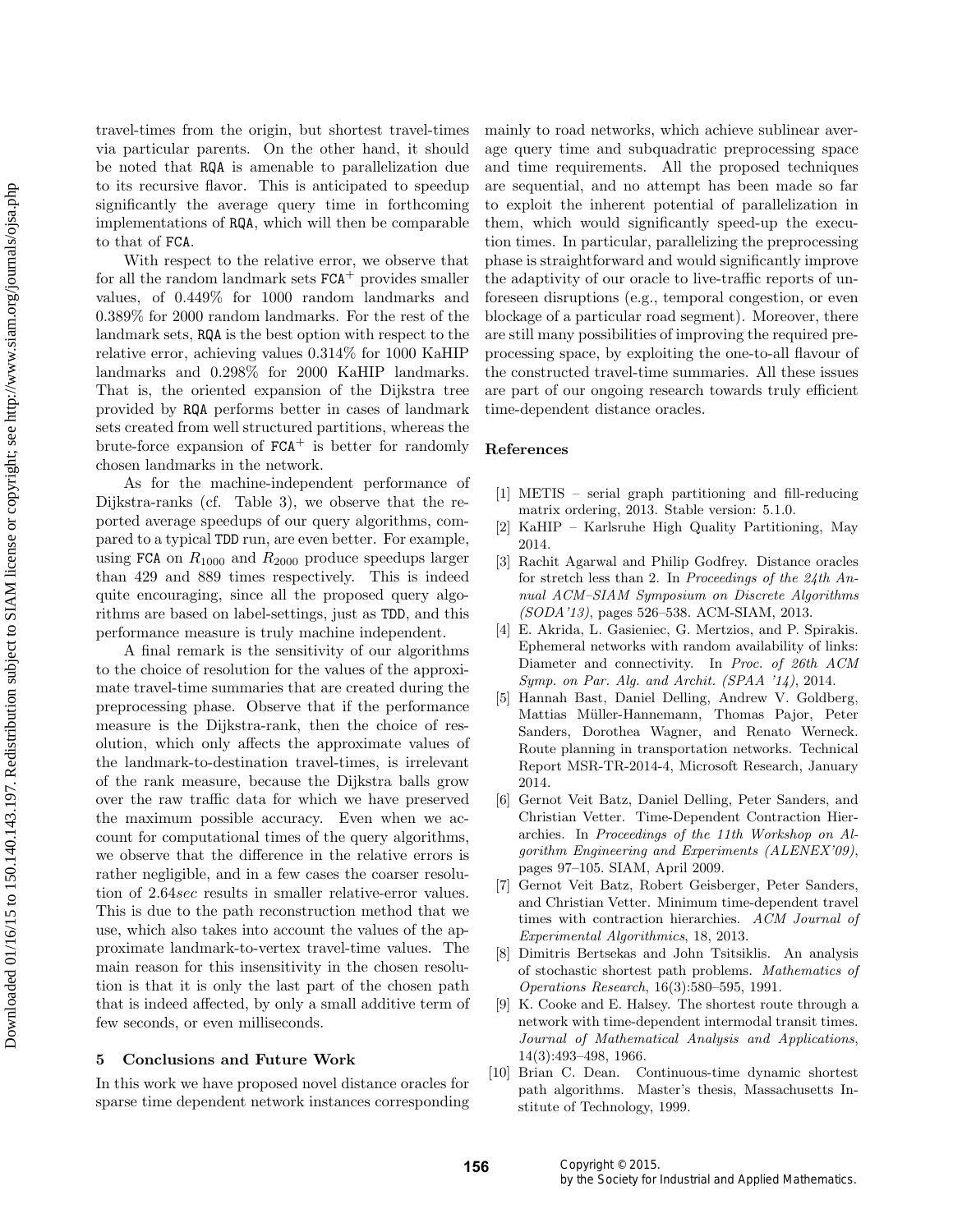|            | TDD    |           | <b>FCA</b> |           | $FCA+$ |           | RQA   |           |
|------------|--------|-----------|------------|-----------|--------|-----------|-------|-----------|
|            | Time   | Rel.Error | Time       | Rel.Error | Time   | Rel.Error | Time  | Rel.Error |
|            | (ms)   | $(\%)$    | ms)        | $(\%)$    | (ms)   | $(\%)$    | ms)   | $(\%)$    |
| $R_{1000}$ | 77.424 | $\theta$  | 0.195      | 1.634     | 1.345  | 0.449     | 1.692 | 0.575     |
| $M_{1000}$ |        |           | 0.381      | 2.201     | 1.313  | 0.698     | 2.349 | 0.483     |
| $K_{1000}$ |        |           | 0.362      | 2.165     | 1.223  | 0.506     | 2.015 | 0.382     |
| $R_{2000}$ |        |           | 0.107      | 1.065     | 0.71   | 0.389     | 0.771 | 0.445     |
| $M_{2000}$ |        |           | 0.152      | 1.115     | 0.582  | 0.336     | 0.7   | 0.314     |
| $K_{2000}$ |        |           | 0.148      | 1.405     | 0.599  | 0.367     | 0.655 | 0.298     |

Table 1: Query performances for 10.3ms-resolution of the raw traffic data.

Table 2: Query performances for 2.64sec-resolution of the raw traffic data.

|            | TDD    |                   | FCA   |                 | $FCA$ <sup>+</sup> |           | RQA   |           |
|------------|--------|-------------------|-------|-----------------|--------------------|-----------|-------|-----------|
|            | Time   | Rel.Error         | Time  | Rel.Error       | Time               | Rel.Error | Time  | Rel.Error |
|            | ms)    | $\mathcal{C}(\%)$ | (ms)  | $\mathscr{C}_0$ | ms)                | $(\%)$    | (ms)  | $(\%)$    |
| $R_{1000}$ | 77.424 | $\overline{0}$    | 0.198 | 1.634           | 1.345              | 0.449     | 1.712 | 0.574     |
| $M_{1000}$ |        |                   | 0.381 | 2.199           | 1.287              | 0.7       | 2.09  | 0.487     |
| $K_{1000}$ |        |                   | 0.348 | 2.171           | 1.197              | 0.512     | 1.834 | 0.381     |
| $R_{2000}$ |        |                   | 0.108 | 1.065           | 0.694              | 0.382     | 0.769 | 0.442     |
| $M_{2000}$ |        |                   | 0.156 | 1.116           | 0.589              | 0.346     | 0.767 | 0.314     |
| $K_{2000}$ |        |                   | 0.148 | 1.401           | 0.591              | 0.366     | 0.721 | 0.295     |

Table 3: Query performances with respect to the numbers of settled vertices.

|            | TDD    |         | FCA  |         | $FCA$ <sup>+</sup> |         | RQA  |         |
|------------|--------|---------|------|---------|--------------------|---------|------|---------|
|            | Rank   | Speedup | Rank | Speedup | Rank               | Speedup | Rank | Speedup |
| $R_{1000}$ | 149397 |         | 348  | 429.302 | 2628               | 56.848  | 4261 | 35.061  |
| $M_{1000}$ |        |         | 713  | 209.533 | 2517               | 59.355  | 5304 | 28.167  |
| $K_{1000}$ |        |         | 657  | 227.393 | 2353               | 63.492  | 4660 | 32.059  |
| $R_{2000}$ |        |         | 168  | 889.268 | 1251               | 119.422 | 1820 | 82.086  |
| $M_{2000}$ |        |         | 252  | 592.845 | 1039               | 143.789 | 1646 | 90.764  |
| $K_{2000}$ |        |         | 247  | 604.846 | 1002               | 149.099 | 1522 | 98.158  |